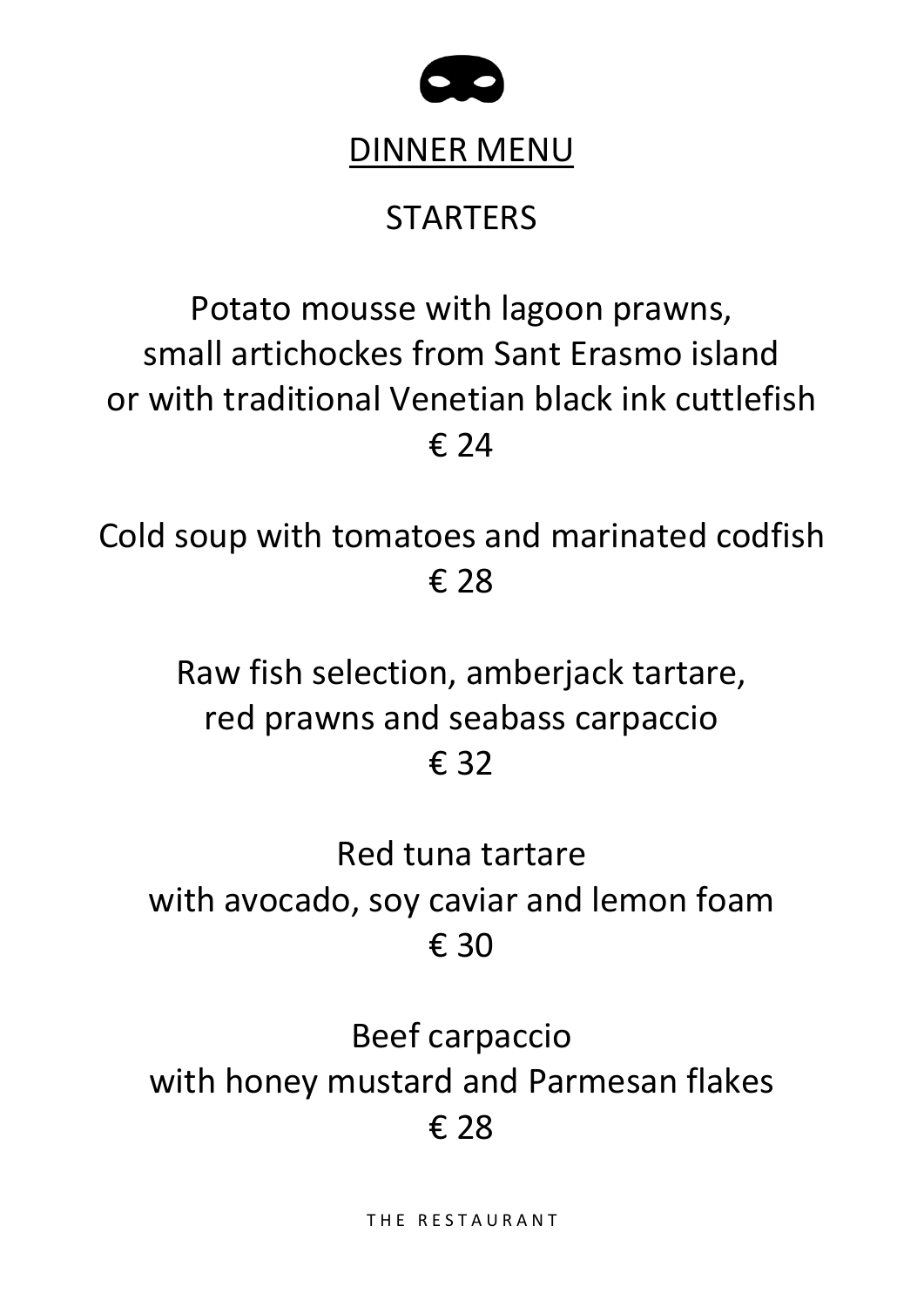

#### MAIN COURSES

## Mezzi paccheri pasta with lobster € 32

### Potato gnocchi with spider crab € 30

Spaghetti with clams € 28

Risotto with small seasonal vegetables from Venetian islands and Parmesan fondue (min. 2 servings) € 30

## Homemade tagliatelle with guinea-fowl ragù meatsauce €26

Slightly smoked amberjack filet, seasonal vegetables' mousse and artichokes  $£42$ 

THE RESTAURANT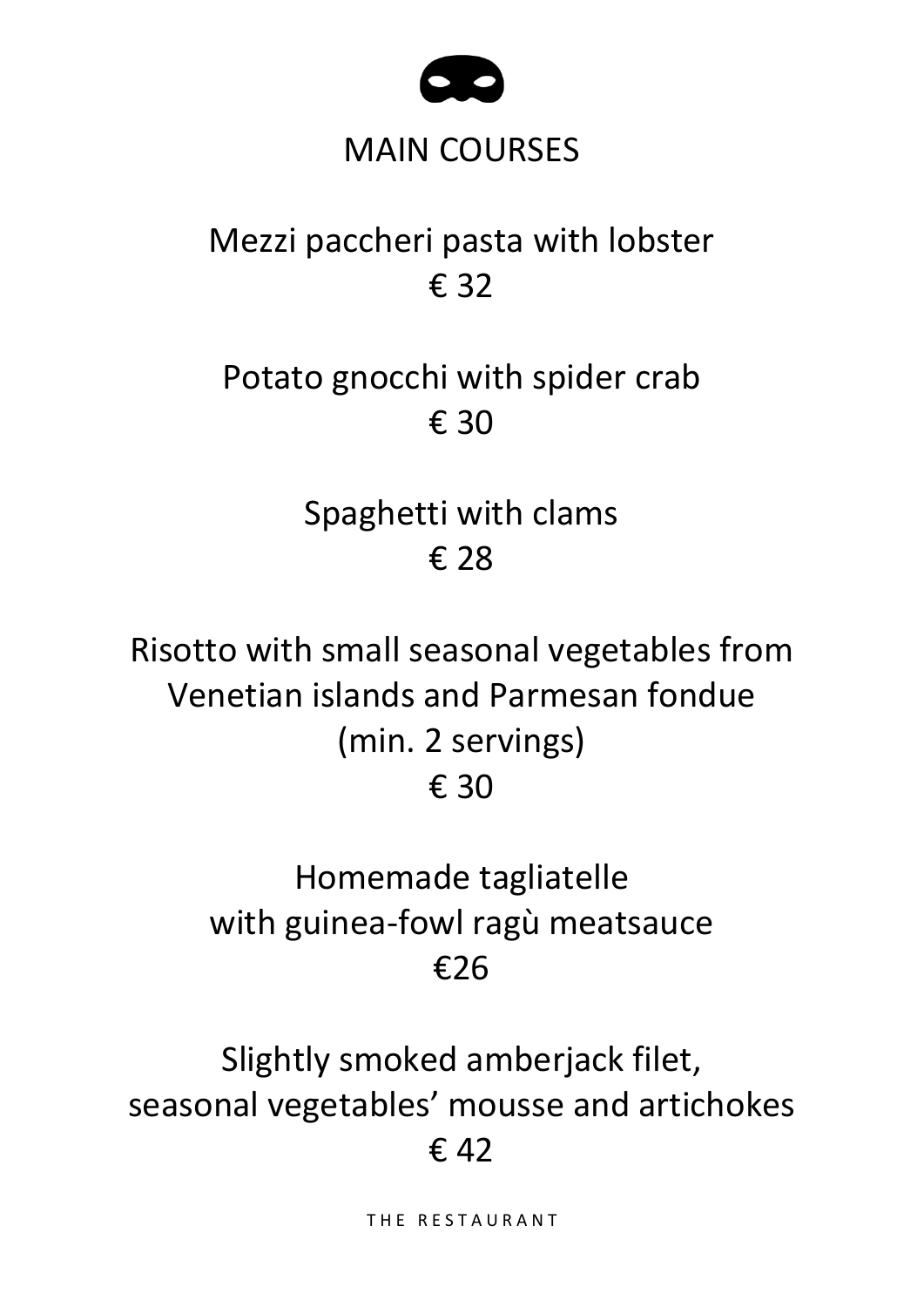

## Seared squid, peas cream and vegetables € 40

Eggplant parmigiana with cheese fondue € 28

Boneless Patanegra pork ribs, greens and potato foam €40

Sorana beef fillet, baked vegetables and potatoes €42

Tuna or amberjack burger with crunchy vegetables and sautéed spinach € 34